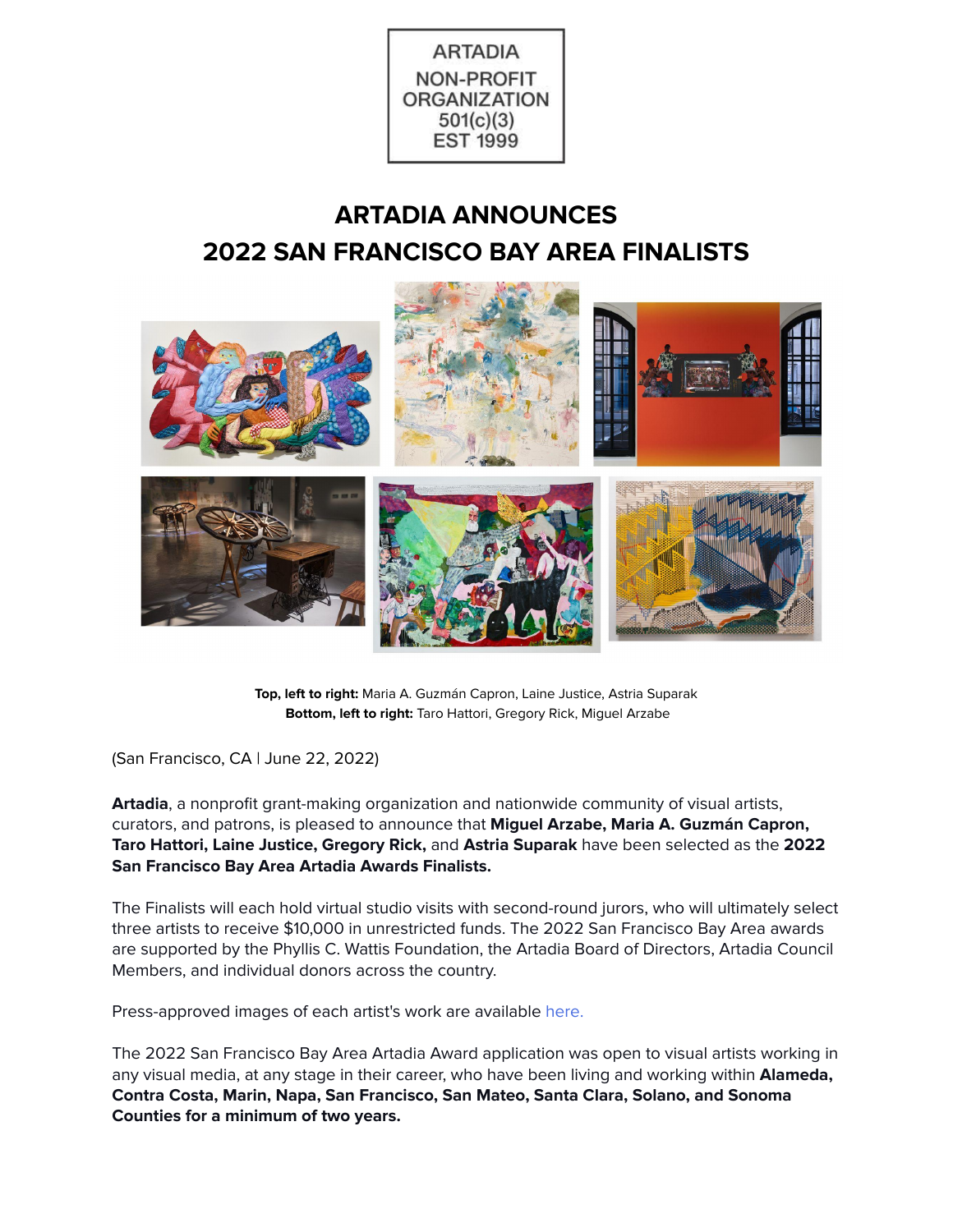This year's semi-final jurors were **Linda Dougherty**, Chief Curator and Curator of Contemporary Art, North Carolina Museum of Art; **Liz Park**, Richard Armstrong Curator of Contemporary Art, Carnegie Museum of Art, Pittsburgh; and **Joseph Becker**, Associate Curator of Architecture and Design, SFMOMA.

On the jurying process, **Liz Park** remarked "how meaningful and necessary it is for artists to receive direct support to continue their work" and subsequently shared, "I'm honored to have taken a small part in serving Artadia's mission to buoy artists at a critical moment in the development of their practice."

"The Artadia Award offers meaningful support to emerging and mid-career Bay Area artists, in both the public recognition of the quality of their work and the financial aid to continue developing their practice," noted juror **Joseph Becker**. "I'm grateful to the over 300 applicants who submitted incredible work for review and the special opportunity to discuss these diverse artists in-depth with my co-jurors."

Fellow Juror **Linda Dougherty** emphasized the finalists' excellence: "I am impressed by the diverse range of work represented by the six Finalists, all pushing the boundaries of art-making and materials, and exploring subjects and narratives that are incredibly timely and relevant." **Becker** concurred, "The six finalists, unanimously selected and equally compelling, offer a rich array of approach, subject, and materiality in their work. "

"The selected artists reflect an exciting range of contemporary practices today," said **Park**. "From using textiles to build a new figurative language to a rigorous research-based video essay. I join my fellow jury members in lifting their work."

#### **About Artadia**

Since its founding in 1999, Artadia has awarded over six million in unrestricted funds to over 360 artists nationally. Celebrating visual artists and the foundational role they play in shaping society, the Artadia Award benefits three artists annually in each of seven major US cities with high concentrations of creative workers—Atlanta, Boston, Chicago, Houston, Los Angeles, San Francisco Bay Area, and New York. Beyond the grant, the Award includes lifelong access to a community of fellow artists and patrons. The Artadia Award is designed to provide essential funding and recognition to artists at pivotal points in their careers, strengthen their communities, and spur new levels of career achievement.

#### Press Contact

Maya Teich | Programs and Communications Assistant, Artadia | maya@artadia.org

#### **About Miguel [Arzabe](http://www.miguelarzabe.com/) (he/him)**

Miguel Arzabe (b. 1975 St. Louis, MO) is a visual artist working in weaving, painting, and video.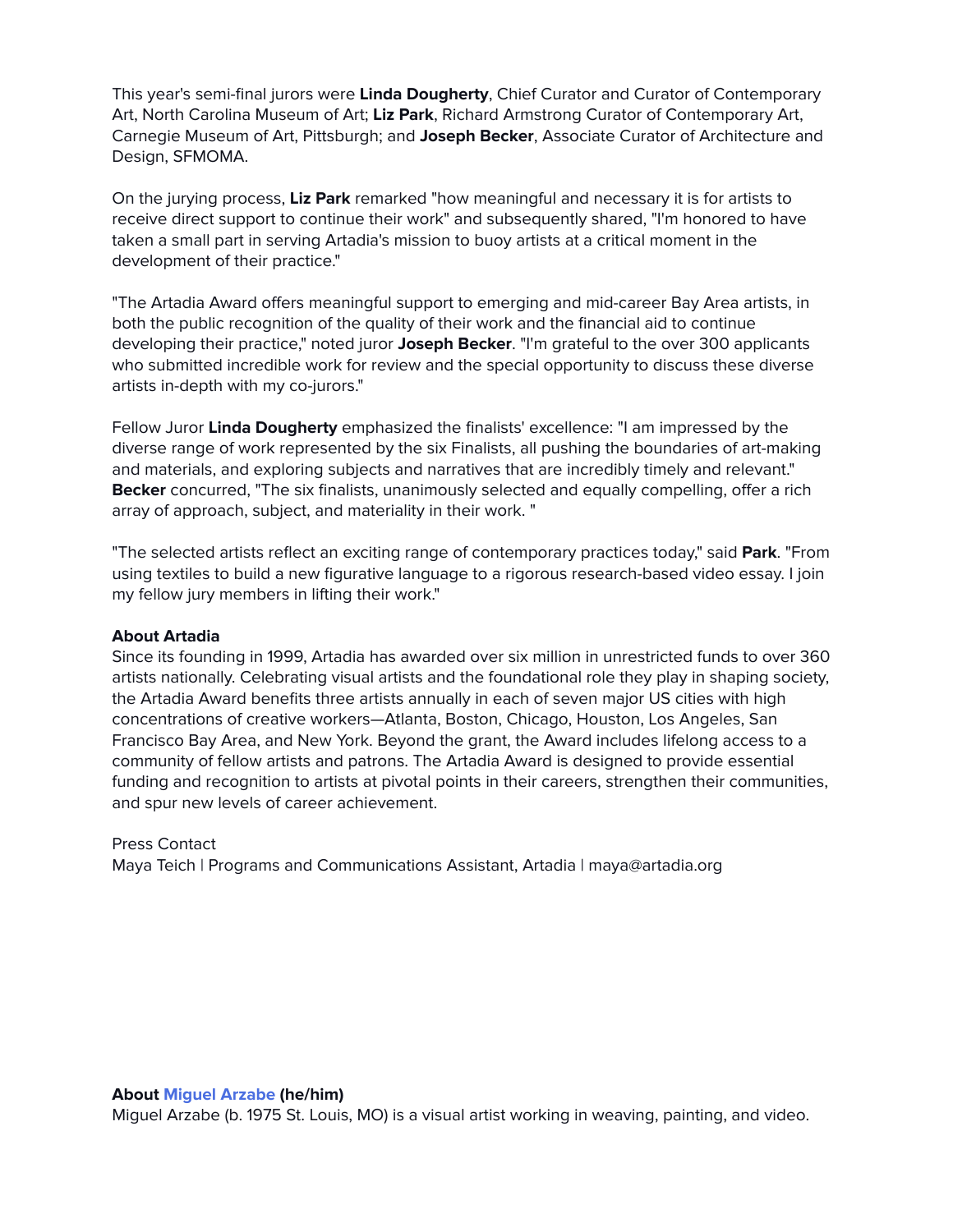His recent solo shows were at Shulamit Nazarian Gallery (Los Angeles, CA) and Johansson Projects (Oakland, CA). Arzabe's work has been featured in such festivals as Hors Pistes (Centre Pompidou, Paris), Festival du Nouveau Cinéma (Montreal), the Geumgang Nature Art Biennale (Gongju, South Korea), and Lyon Biennial (MAC Lyon, France). His work is in several public collections, including the de Young Museum, the San Francisco Arts Commission, Albuquerque Museum of Art, the Oakland Museum of California, and the State of California. He holds a BS from Carnegie Mellon University, an MS from Arizona State University, and an MFA from UC Berkeley. Arzabe lives and works in Oakland, CA, with his partner, the visual artist Rachelle Reichert and their young daughter.

Drawing from the textile tradition of his Latinx Bolivian heritage, Miguel Arzabe makes colorful woven paintings that are a remix of European and Indigenous cultures. Mining the Western canon of modernist painting, he creates acrylic paintings on canvas cut into strips and woven together by hand. His unique patterns are inspired by Andean motifs and symbology rooted in the world's oldest active textile tradition. Arzabe's woven paintings generate self-knowledge through dismantling the hierarchy between racial identities.

## **About Maria A. [Guzmán](http://mariaaguzman.com/) Capron (she/her/they)**

Maria Guzmán Capron creates commanding icons with dynamic patchwork forms, sewn and painted in positions of tenderness, power, vulnerability, and movement. Personas appear to come alive, off the wall and towards the viewer as ears, hands, and other body parts are built up. These bodies, existing beyond male and female binaries, take up space and speak of a visual language that relies on the fabric's role in describing and signaling identity. Capron often selects clashing bright fabrics, bold prints, and varieties of textures to create figures that speak of class, gender, and our implicit awareness of a material hierarchy.

Capron's solo exhibitions include Shulamit Nazarian, Los Angeles, CA; The Blaffer Art Museum, Houston, TX; Texas State Galleries, San Marcos, TX; and Premier Junior, San Francisco, CA. Select group exhibitions include Contemporary Jewish Museum, San Francisco; Public Gallery, London, UK; Berkeley Art Center, Berkeley, CA; Buffalo Institute for Contemporary Art, Buffalo, NY; and Mana Contemporary in Chicago, IL. Capron is a recipient of the 2022 SFMOMA SECA Award and received her MFA from California College of the Arts and her BFA from the University of Houston.

## **About Taro [Hattori](http://www.tarohattori.com/) (he/him/they)**

Taro Hattori is an interdisciplinary installation and social practice artist who often focuses on building a relationship between physical settings and the people with a specific socio-political background through their performances, conversations, and singing. Hattori has been a recent recipient of a grant from the Creative Work Fund, Phyllis C Wattis Foundation, California Arts Council, Art Matters Foundation, Zellerbach Foundation, Center for Cultural Innovation, and others. He has been awarded a residency fellowship from MacDowell, Headlands Center for the Arts, Montalvo Arts Center, Djerassi Resident Artist Program, The deYoung Art Museum, Kuandu Art Museum in Taiwan, and others. Hattori currently teaches at California College of the Arts.

My practice currently focuses on refugee experiences, exploring how we cross the bridge between "we" and "they," the inside and the outside, through creative and generative actions such as singing and conversing. By inviting people into my sculpture, installations, and social settings, I encourage them to observe others and themselves,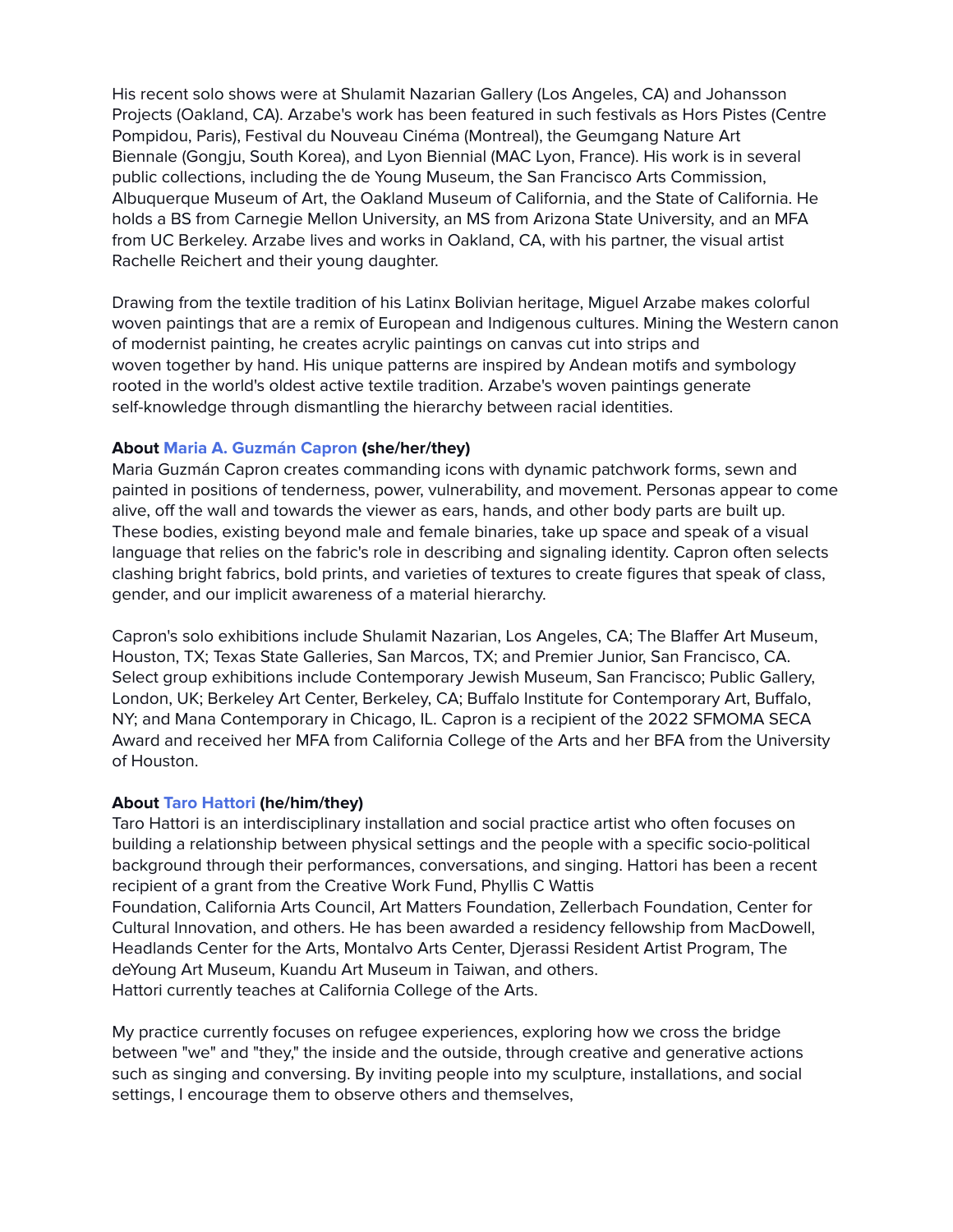consider the never-ending cycle of conflict and resolution, and participate in a conversation with each other. Music has become a tool to represent how we balance our lives, integrating the ideas of conflict and harmony and poetically exploring human desire, vulnerability, and connections.

#### **About Laine [Justice](http://lainejustice.com/) (she/her)**

Laine (b 1981 Birmingham, AL) is a survivor of the CEDU family, a group home for "troubled youth" that practiced around-the-clock emotional growth thought reform and an alternative community turned cult Church of Synanon. In such an isolated place, the wilderness provided a respite from the harshest emotional and physical conditions; the natural world and its wild creatures remain a lasting influence on her work. After studying drawing at Pacific Northwest College of Art in Portland received her BFA from Pratt Institute in Brooklyn, New York, and Lucca, Italy. Laine received the Community Foundation Sonoma Emerging Artist Award and has exhibited her work at the Sonoma County Museum of Art, Sonoma Valley Museum of Art, and more broadly in New York, Santa Fe, Costa Rica, and multiple solos and group exhibitions in the Bay Area.

Laine works in a wide variety of media to create animal composites and mythical beings inspired by Animalia in lost cultures, prehistoric art, and folklore. Woven like fabric into emotive narratives, they draw from history and nature's voice. Thick like the air around us, they form landscapes and skyscapes, with marks folding together into puzzles made of animals large and small. Magical spaces, they invite curiosity and play, constantly bouncing back to say: "I'm right here" and "What do you see?".

## **About [Gregory](https://www.gregoryrick.com/) Rick (he/him)**

Greg Rick was born in 1981 and grew up in South Minneapolis. Rick received his BFA from CCA and is pursuing his MFA in art practice at Stanford University. Developing a historical imagination and a fondness for drawing stories, Rick collapses history while confronting personal trauma. Rick's works reflect his personal experience in dialogue with the broader world. Rick has received the Combat Infantry Badge, the Yamaguchi printmaking award, the Nathan Oliviera fellowship, and the Jack K. and Gertrude Murphy Award and has shown in museums and galleries in both Minneapolis and California.

I see my work as History Painting promoting the obscure, the forgotten, and the shared knowledge. My life has been full of tribulations, and I look at them as initiations. For every hardship I endured, my art has grown with me. My father went to prison when I was 8 for murder. Although losing my dad was rough, his giving me two books, one on history and one on art, started my infatuation with both and serves as a connection with my pops. Similarly, art was a bastion of light after returning from Iraq and helped me deal with my guilt about the War.

I tell stories that reflect my story but are not unique to me and are still in dialogue with the broader world, where myth gives voice to the underbelly, the lumpen in tandem displaying the familiar and grandiose. My work tethers together seemingly opposing ideas as I teeter between the personal, the historical, and the political. I am painting on a shaky historical line cemented in humility and conviction. I occupy my pictures with characters who serve archetypes in conjunction memory and self-exploration reflecting on the absurdness and monumentality of history.

## **About Astria [Suparak](https://astriasuparak.com/) (she/her)**

Astria Suparak is an artist, writer, and curator based in Oakland. Her practice is based on archival research and makes evident the connecting geographies, ideologies, histories, and possible futures of our current conditions. Over the last year, Suparak's installations, videos, multimedia